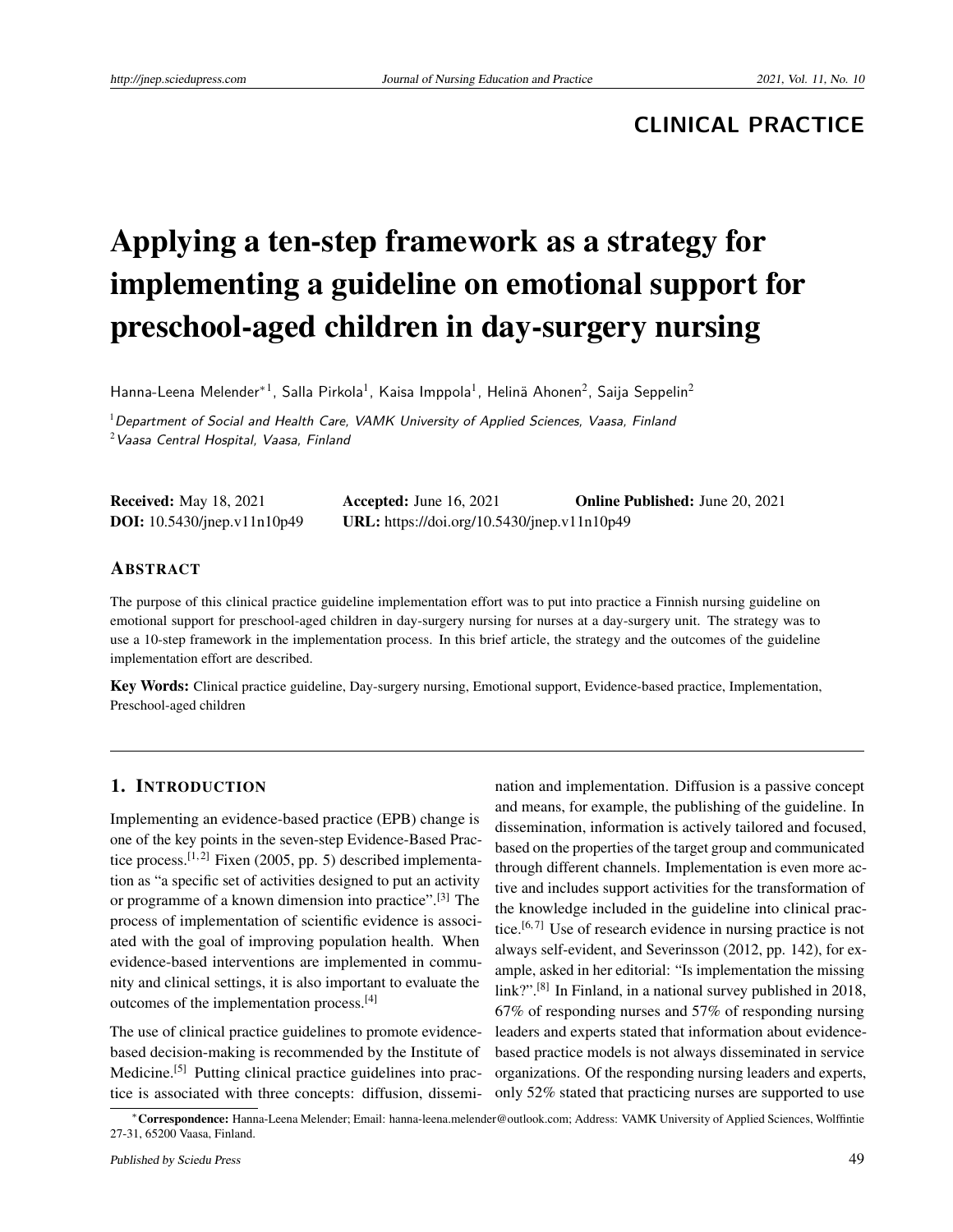summarized evidence in their work.<sup>[\[9\]](#page-4-5)</sup>

Nurses have positive attitudes toward the use of guidelines, albeit the guidelines are not always constantly used.[\[10\]](#page-4-6) To support guideline implementation, Lineker and Husted<sup>[\[11\]](#page-4-7)</sup> have recommended the use of a theoretical framework. Overall, the use of frameworks, models or other systematic approaches are recommended for the implementation of scien-tific evidence.<sup>[\[2,](#page-3-1)[4\]](#page-4-0)</sup> In this guideline implementation effort, the strategy was to use Metz's<sup>[\[12\]](#page-4-8)</sup> 10-step framework in the implementation process. The impetus for choosing the framework was due to it being based on lessons learned from earlier research findings and because it offers concrete steps on how to proceed.

The purpose of this clinical practice guideline implementation effort was to put into practice a Finnish nursing guideline on emotional support for preschool-aged children in day-surgery nursing<sup>[\[13\]](#page-4-9)</sup> for nurses at a day-surgery unit. The unit is located in a small central hospital in Finland, treating 500-600 pediatric surgery patients per year.

# 2. DESCRIPTION OF THE STRATEGY AND **OUTCOMES**

The strategy and outcomes of the clinical practice guideline implementation effort are described according to the ten steps presented by Metz.[\[12\]](#page-4-8)

In Step 1, the need for change was identified<sup>[\[12\]](#page-4-8)</sup> by the head nurse of the day-surgery unit at the beginning of Year 2018. At this phase, the current gap in practice should be identi-fied.<sup>[\[12\]](#page-4-8)</sup> The guideline on emotional support for preschool-aged children in day-surgery nursing<sup>[\[13\]](#page-4-9)</sup> was not yet in regular use at the unit, and this was identified as a gap in practice. For the guideline implementation effort, a following research question was formulated: What are the outcomes of the guideline implementation effort to put into practice a nursing guideline on emotional support for preschool-aged children in day-surgery nursing for nurses at a day-surgery unit, when applying a ten-step framework as a strategy? The quality<sup>[\[14\]](#page-4-10)</sup> of the guideline was appraised as good. An organizational permission (22.2.2018/§ 1/ylihoitaja OPER) to conduct the guideline implementation effort with surveys among nursing staff was obtained.

Step 2 comprised an assessment by questionnaire of the nurses' abilities to adopt evidence-based practice.<sup>[\[12\]](#page-4-8)</sup> The survey revealed that most of the responding nursing staff members did not know about the existence of the guideline, and that the guideline was quite rarely utilized. Moreover, the staff reported challenges in providing emotional support for preschool-aged children. These issues implied that there was a need for change. Attitudes toward the use of guidelines

in day-surgery nursing were positive. This implied a good starting point for the guideline implementation effort since it was concluded that the staff had a good attitudinal basis to adopt new evidence-based knowledge and that there was a need for that knowledge (see the Results section).

In Step 3, the support of stakeholders was acquired.<sup>[\[12\]](#page-4-8)</sup> The central stakeholder was the Director of Nursing of Acute Care Services, who supported and monitored the process. Notification of the guideline being a "good fit" for the unit (Step  $4$ )<sup>[\[12\]](#page-4-8)</sup> was made. The guideline matched the needs of the target patient group and the recommendations (see Table 1) could be taken as part of the unit's actions and put into use by trained frontline staff.

#### Table 1. The recommended practices included in the guideline $[13]$

- supporting the parents to participate in the day-surgical care
- ensuring that the child is well prepared by a preoperative phone call
- helping the child with issues causing anxiety during day-surgery care (the specific methods are related to the presence of the parents at different phases of the day-surgery procedure, the presence of hospital entertainers, watching a pleasant video, discussions with the same staff member at different phases of the day-surgery procedure, and a combination of getting acquainted with the perioperative unit, watching a video presenting incidents during perioperative care and participating in a program planned by a kindergarten teacher, including, for example role play games)
- relieving anxiety in parents during day-surgery care
- completing the guidance of the family by a postoperative call

Step 5 dealt with any decision to make necessary adapta-tions.<sup>[\[12\]](#page-4-8)</sup> The team considered the guideline carefully to ensure that its five recommended practices met the needs of the local setting, without sacrificing the core elements required to produce expected outcomes. After this consideration, the team decided that no adaptations were needed.

Step 6 comprises seeking information, technical assistance, and program consultation.<sup>[\[12\]](#page-4-8)</sup> Research evidence on the implementation of guidelines was searched for in Medic (a Finnish database) as well as PubMed and Cinahl databases. No technical assistance or program consultation were needed. However, specialist assistance was sought from the clinical nurse specialist of the hospital who assisted in preparing a manual for the staff on the documentation of emotional support for children in the electronic patient record according to the Finnish Care Classification system.

The staff was trained<sup>[\[12\]](#page-4-8)</sup> in Step 7, in September 2018. The training session was planned and conducted based on the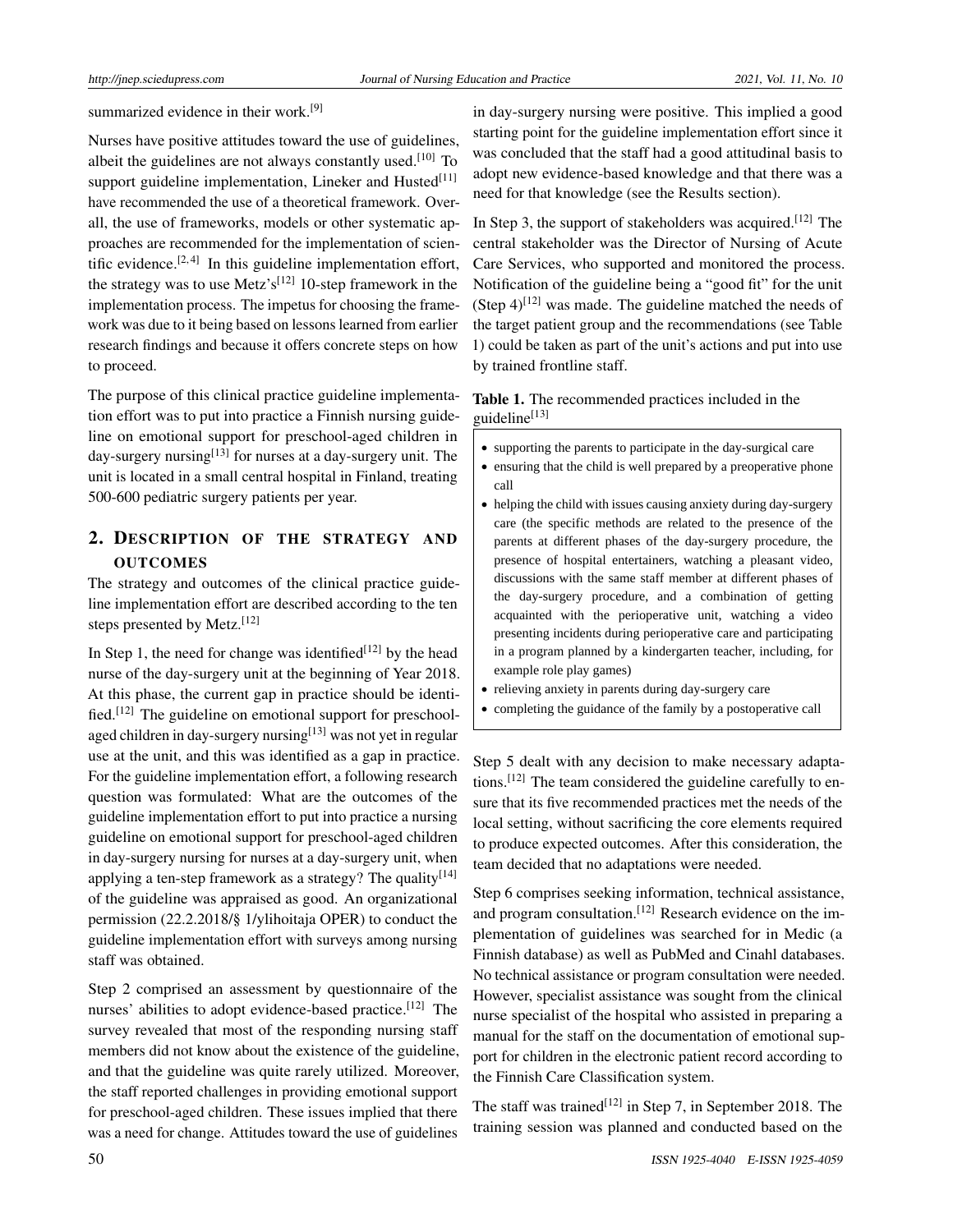findings of a systematic review on educational interventions and other strategies for guideline implementation.[\[15\]](#page-4-11) This systematic review had found that when educational interventions had been conducted for guideline implementation, varying learning/teaching methods and several contents in educational interventions had resulted in positive effects. Based on this evidence, a 90-minute training session was conducted. During a short lecture, the contents of the guideline and the results of the survey conducted in Step 2 were presented. After that, the participants were divided into groups to discuss what parts of the guideline were already in use and to produce ideas on how to implement the guideline into use in its entirety. Finally, in a common discussion, all participants discussed the details of the guideline implementation and made a plan on how to proceed (see Table 2). Copies of the guideline were used as a learning material. The number of participating nurses was 36 (the number of permanent nursing staff was 38).

#### Table 2. The plan for the new procedures to support guideline implementation

- The use of the guideline will be the topic of a staff meeting once or twice a year to keep it of current interest.
- The guideline will be on display in the unit.
- The existing websites of the unit include a journey map of the day of a pediatric patient and will now be used in the emotional preparation of children and parents by adding the website link into the invitation letter for the day-surgical procedure.
- The outpatient clinic, which the child visits before the day-surgical procedure, will be sent the link of the websites mentioned above to assist staff to emotionally prepare children and parents for the procedure already there.

The initial implementation of the guideline<sup>[\[12\]](#page-4-8)</sup> began in Step 8 in September 2018, with a goal that all nurses in the unit would utilize the guideline by the end of May 2019. Procedures to support guideline implementation (see Table 2) were conducted. The websites were subsequently improved to also be accessible for persons with visual impairments.

In Step 9, the outcomes were evaluated  $[12]$  with a questionnaire. The findings are presented in the Results section.

In Step 10, feedback loops and ongoing opportunities for learning and reflection were created.<sup>[\[12\]](#page-4-8)</sup> These are included in staff morning meetings. The responsibility for implementing them lies especially with the nurses responsible for pediatric day surgery nursing.

## 3. RESULTS

Table 3 presents the results of the survey conducted in Steps 2 and 9. The results revealed that after the initial implementation had finished (the survey in Step 9), the guideline was more often familiar to the nursing staff members, and it was more often utilized. No challenges were reported in providing emotional support for preschool-aged children or in the use of the guideline. Attitudes toward the use of guidelines in day-surgery nursing were approximately as positive as they were in the beginning of the implementation process. Statistical significance of the differences was not examined, since it would not have been reasonable because of the small sample sizes.

In the survey conducted in Step 9, 80% of respondents ( $n =$ 16) reported that they had participated in the training session conducted in Step 7.

| Step $2$ (April 2018)                                                                                                                     | Step 9 (October – November 2019)                                                                                                                       |
|-------------------------------------------------------------------------------------------------------------------------------------------|--------------------------------------------------------------------------------------------------------------------------------------------------------|
| $n = 14$ , response rate 37%                                                                                                              | $n = 20$ , response rate 57%                                                                                                                           |
| 21% ( $n = 3$ ) knew about the guideline, and of those who knew<br>about it, 100% ( $n = 3$ ) used it occasionally, but no one regularly. | 80% ( $n = 16$ ) knew about the guideline, and of those who knew<br>about it, 43.8% ( $n = 7$ ) used it occasionally and 50% ( $n = 8$ )<br>regularly. |
| Two out of five recommended practices published in the guideline<br>were in use at least to some extent among those who had used it.      | All five recommended practices published in the guideline were<br>in use at least to some extent among those who had used it.                          |
| 93% ( $n = 13$ ) stated that the implementation of guidelines in<br>day-surgery nursing is very or somewhat important.                    | 95% ( $n = 19$ ) stated that the implementation of guidelines in<br>day-surgery nursing is very or somewhat important.                                 |
| 79% ( $n = 11$ ) reported challenges in providing emotional support<br>for preschool-aged children.                                       | No challenges in providing emotional support for<br>preschool-aged were reported.                                                                      |
|                                                                                                                                           | No challenges in use of the guideline were reported.                                                                                                   |

#### Table 3. The results of the survey conducted in Steps 2 and 9

# 4. DISCUSSION

Limitations of this guideline implementation effort are related to the low response rates and small sample sizes of the

surveys. Because of the latter issue, examination of statistical significance of the differences was not reasonable. However, the nature of this work was not to produce knowledge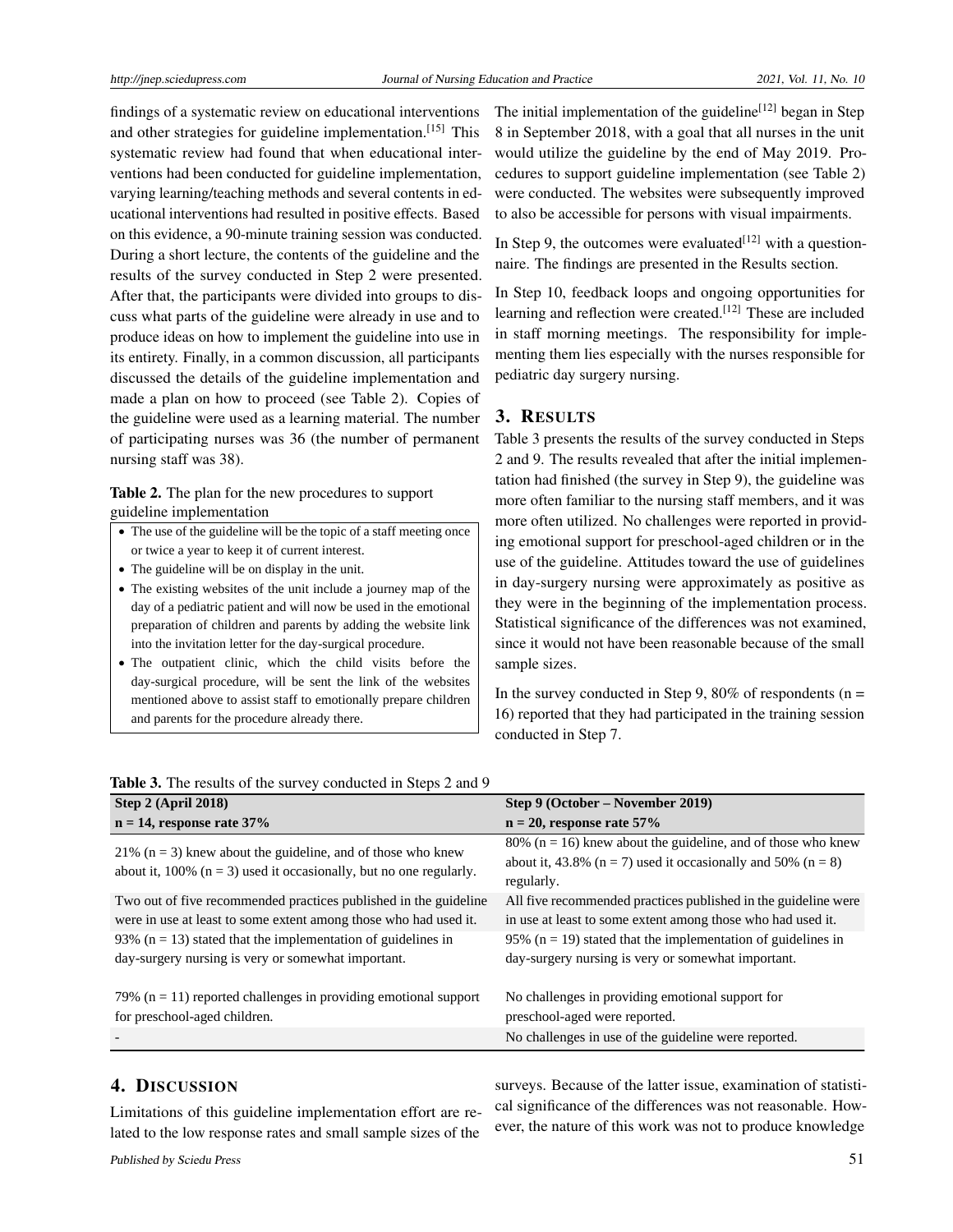which could be generalized to a larger population, since this was a quality improvement task of one small unit. Another limitation is that the questionnaire used in the surveys was self-developed by the authors and not a validated instrument. Nevertheless, it was not possible to find a suitable validated tool for the purposes of this kind of guideline implementation effort which focused on a specific clinical topic. The evalua-tion of the outcomes was conducted at the staff level<sup>[\[4\]](#page-4-0)</sup> and produced useful information on how the guideline implementation had succeeded from the point of view of the nurses' practice. A limitation is that no patient outcomes<sup>[\[4\]](#page-4-0)</sup> were evaluated, which remains as a challenge of future guideline implementation efforts. In the survey conducted in Step 9, 20% of the respondents had not participated in the training session conducted in Step 7. This hampers the possibility to draw direct conclusions on the effects of the training session.

The strength of this guideline implementation effort was related to the high participation among nursing staff in the training session. Nearly all the nursing staff of the unit participated and had an opportunity to participate in making the plan for the new procedures to support guideline implementation. Use of varying learning/teaching methods and several contents in the guideline implementation training<sup>[\[15\]](#page-4-11)</sup> offered opportunities for participants to actively produce ideas and discuss them with colleagues. These both may have improved the results. Moreover, a strength of this guideline implementation effort was that it was based on a systematic framework which guided the process. The framework presented by Metz<sup>[\[12\]](#page-4-8)</sup> was appropriate for the use of this guideline implementation and the use of it or some other framework, model or other systematic approach<sup>[\[2,](#page-3-1)[4,](#page-4-0)[11\]](#page-4-7)</sup> can be recommended to give directions for the implementation of guidelines.

After the initial implementation had finished, more nursing staff knew the guideline than at the beginning of the implementation process. It was used by more nurses, and more single recommended practices included in the guideline were in use. Attitudes toward guideline use were very positive already at the beginning of the implementation process, and they remained highly positive also after the initial implementation had finished. No challenges in the guideline use were reported. This implies that the recommendations included in the guideline were relevant for the practice of nurses in the day-surgery unit. This is important for the quality perspective of the pediatric day-surgery nursing in the unit. When emotional support for preschool-aged children is addressed in an all-encompassing, evidence-based way, it supports the health of the children. Moreover, during this process, the nurses have had an opportunity for professional development regarding how to support preschool-aged children emotionally.

The work to support the use of the guideline is continuing. Interviews with the nurses especially responsible for pediatric day surgery nursing were planned to gather information about the reflections and learning needs of the staff regarding the guideline use. However, because of COVID-19, these interviews have now been postponed to a later phase. Moreover, a new survey among the staff will be conducted later to show any potential long-term effects.

In order to disseminate<sup>[\[16\]](#page-4-12)</sup> the results of this clinical practice guideline implementation effort, its process and outcomes have been presented in a local, in a national and in an international conference. Moreover, a short news bulletin on the topic has been posted on Facebook ([https://www.facebook.com/VAMKofficial/ph](https://www.facebook.com/VAMKofficial/photos/3135451376517618) [otos/3135451376517618](https://www.facebook.com/VAMKofficial/photos/3135451376517618)) and Instagram ([https://www.](https://www.instagram.com/p/B-RN0ZynuVC) [instagram.com/p/B-RN0ZynuVC](https://www.instagram.com/p/B-RN0ZynuVC)).

## 5. CONCLUSION

The results of this guideline implementation effort were promising. The use of a framework, model or some other systematic approach to provide directions for the implementation of guidelines is recommended. Moreover, an implementation training offering opportunities for participants to actively produce ideas and discuss them with colleagues to make a common practical plan regarding the procedures to support guideline implementation is recommended.

#### CONFLICTS OF INTEREST DISCLOSURE

The authors declare that there is no conflict of interest.

#### **REFERENCES**

<span id="page-3-0"></span>[1] Melnyk BM, Gallagher-Ford L, Fineout-Overholt E, et al. The establishment of evidence-based practice competencies for practicing registered nurses and advanced practice nurses in real-world clinical settings: Proficiencies to improve healthcare quality, reliability, patient outcomes, and costs. Worldviews Evid Based Nurs. 2014; 11: 5-15. PMid:24447399 <https://doi.org/10.1111/wvn.12021>

<span id="page-3-1"></span><sup>[2]</sup> Gallagher-Ford L. The evidence-based practice competencies related to implementation. In Implementing the evidence-based practice (EBP) competencies in healthcare: a practical guide to improving quality, safety and outcomes. Edited by Melnyk BM, Gallagher-Ford L, Fineout-Overholt E. Indianapolis, IN: Sigma Theta Tau International; 2017: 109-128.

<span id="page-3-2"></span><sup>[3]</sup> Fixsen DL, Naoom SF, Blasé KA, et al. Implementation Re-